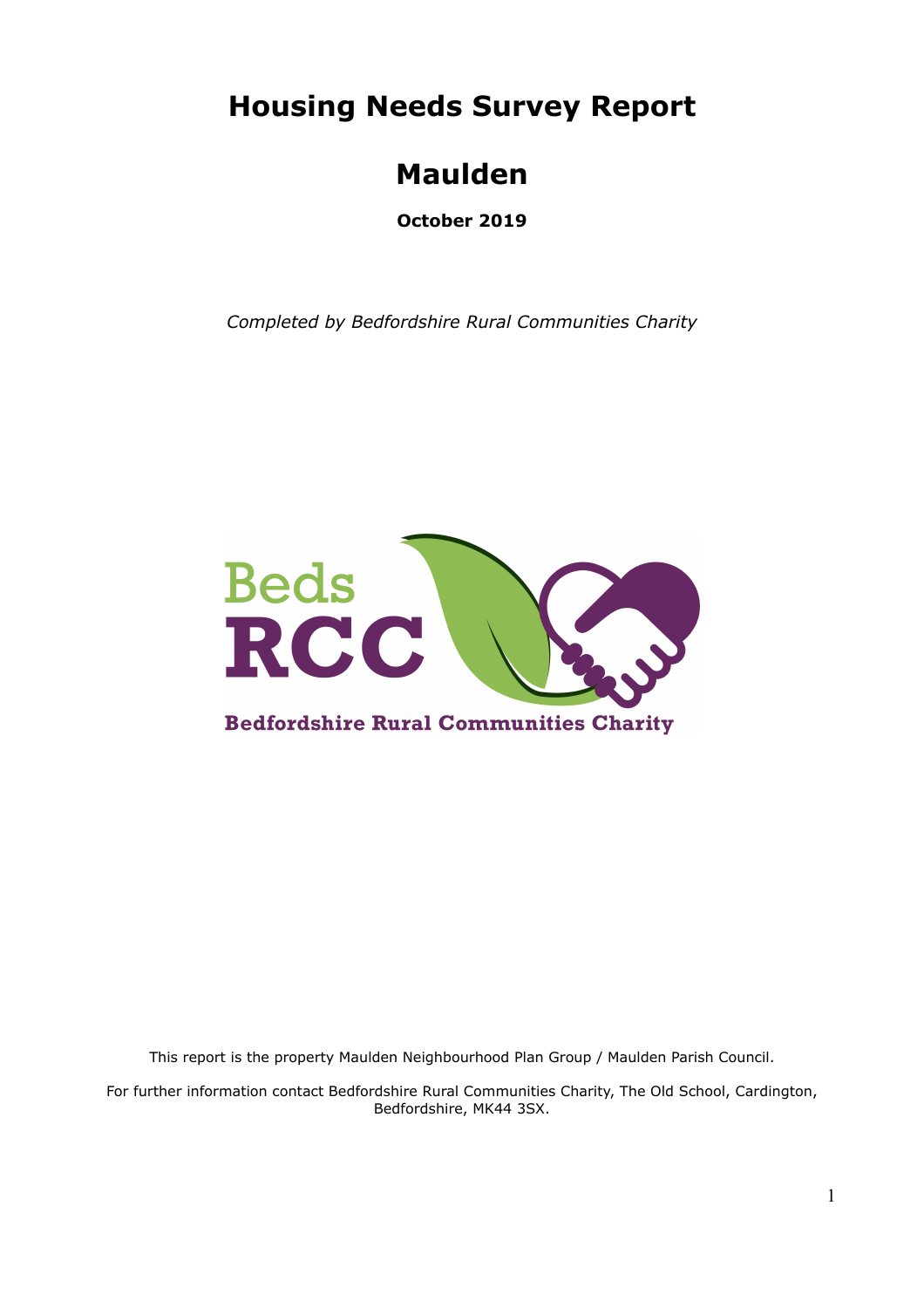# **1. Introduction**

# **1.1 About this survey**

The Housing Needs Survey (HNS) is being carried out by Beds RCC to identify the housing needs of local people over the next 10 years. The survey aimed to assess the need of local people for either affordable housing or market housing in Maulden.

## **1.2 Affordable housing**

Affordable housing can be affordable rented property (where rent is charged at up to 80% of market value), or it can be shared ownership in which people can own a share in the property and pay rent on the remainder. It is usually provided by Registered Providers such as housing associations.

Affordable housing in rural areas is often progressed through Rural Exception Site developments – this is where the planning authority accepts that there is a need for affordable housing in the parish, and is prepared to grant an "exception" to planning policy, providing that the development is for affordable housing that will be available to local people in perpetuity.

Households seeking affordable rented accommodation through any new exception site development would have to apply through the Bedfordshire Choice Based Lettings scheme, through which they would have to demonstrate both a housing need and a local connection to Maulden.

#### **1.3 Market housing**

The demand for market housing would need to be based on a broad evidence base. This would include local housing need identified through this survey, although the wider housing market would also need to be taken into consideration, as there would be no restrictions placed on the sale of this housing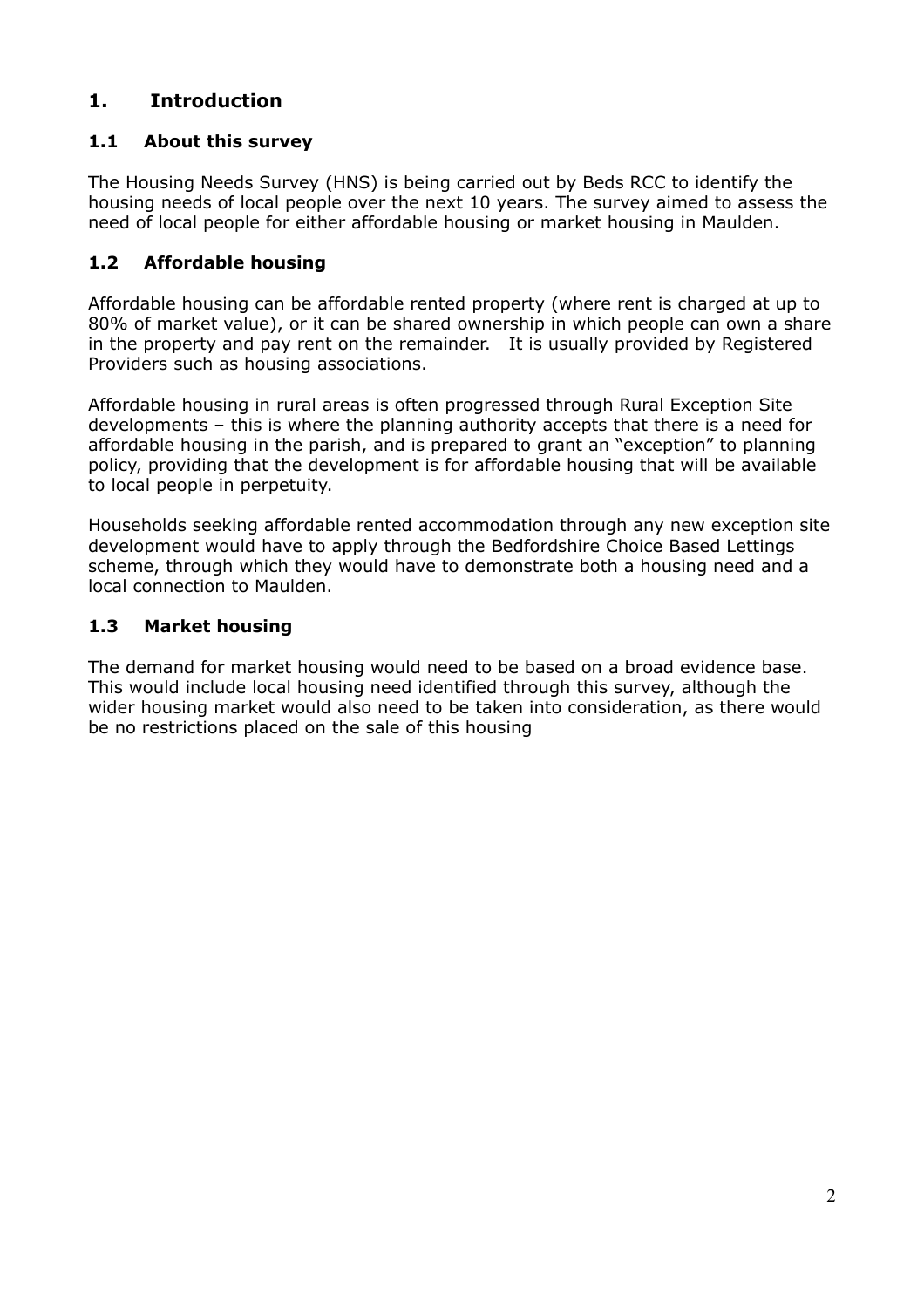# **2. About Maulden**

# **2.1 Population and demographics**

<span id="page-2-1"></span>In 2011 (latest census information available) in the parish of Maulden there were [1](#page-2-0),250 households containing  $3,130$  residents<sup>1</sup>[.](#page-2-0) Compared to 2001, this represents an increase of around 8% in terms of households (from 1,157) and also an increase of 7.5% in terms of residents (from 2,900).

The age profile in 2011 (compared to 2001, and then to Central Bedfordshire as a whole in 2011) is shown below.

| Age       | % Maulden<br>2011 | % Maulden<br>2001 | % C Beds 2011 |
|-----------|-------------------|-------------------|---------------|
| $0 - 4$   | 5.2               | 6.0               | 6.3           |
| $5 - 15$  | 14.5              | 14.7              | 13.3          |
| $16 - 17$ | 2.8               | 2.2               | 2.6           |
| 18-64     | 59.0              | 61.0              | 62.1          |
| 65-84     | 16.1              | 14.7              | 13.8          |
| $85+$     | 2.4               | 1.5               | 1.8           |

The age demographics has got slightly older in Maulden over the 10 years between 2001 and 2011. The proportion of those aged 65+ has risen from 16.2% in 2001 to 18.5% in 2011. The age profile is slightly older than that of Central Bedfordshire as a whole.

#### **2.2 Household Composition**

|                                        | % Maulden | % Central Beds |
|----------------------------------------|-----------|----------------|
| 1 person - pensioner                   | 13.2      | 11.2           |
| 1 person - other                       | 9.8       | 14.7           |
| Couple - no children                   | 20.8      | 20.5           |
| Couple + dependent children            | 25.9      | 23.1           |
| Couple + non-dependent children        | 8.3       | 7.3            |
| Lone parent + dependent children       | 3.7       | 6.5            |
| Lone parent $+$ non-dependent children | 2.7       | 3.1            |
| All aged 65 and over                   | 11.7      | 8.7            |
| Other                                  | 4.0       | 4.9            |

<span id="page-2-0"></span> $1$  2011 census data – other data also from this source unless otherwise specified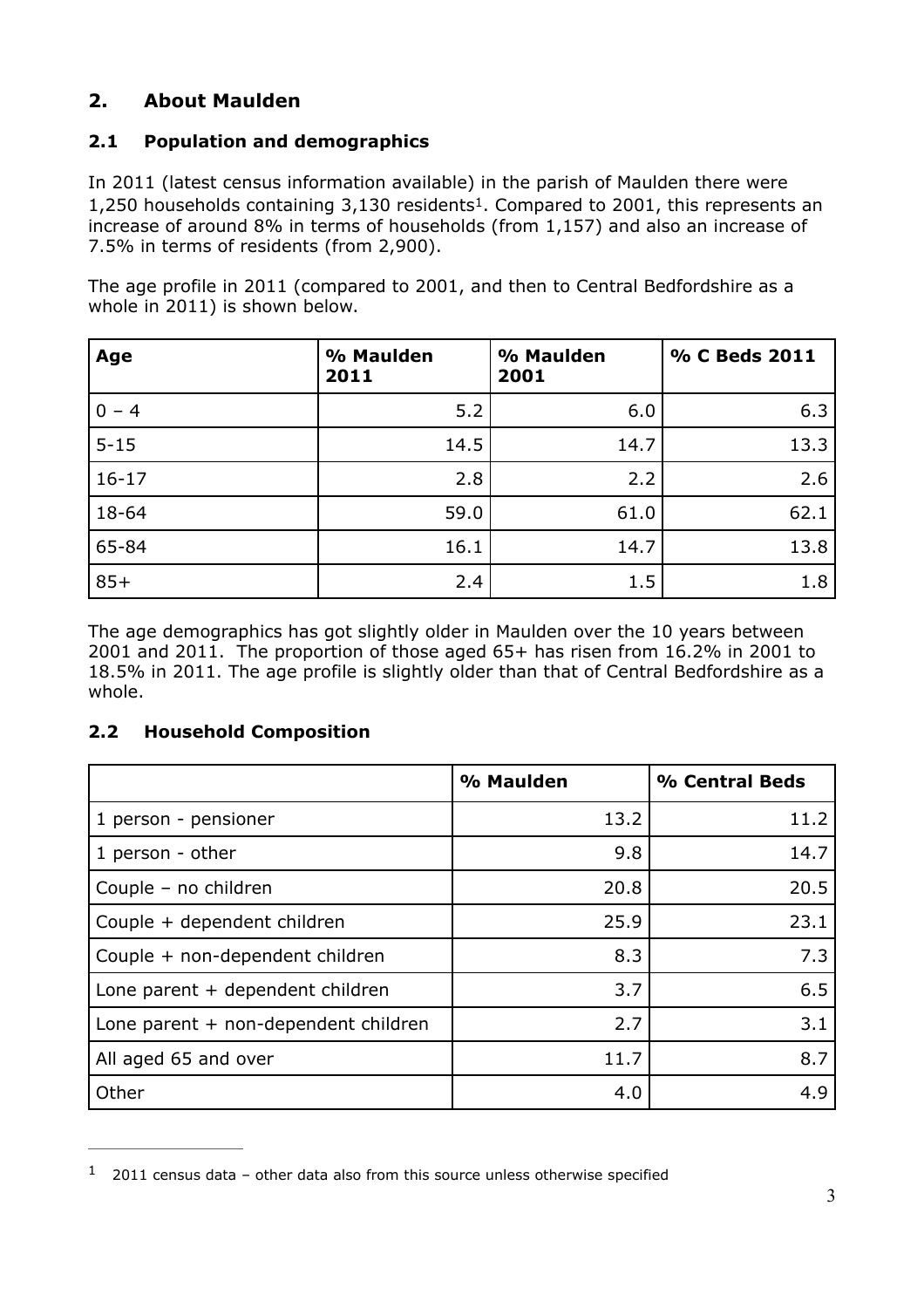There are slightly higher levels of households with couples and dependent and non dependent children and also households where all occupants are aged over 65 years, than Central Bedfordshire as a whole.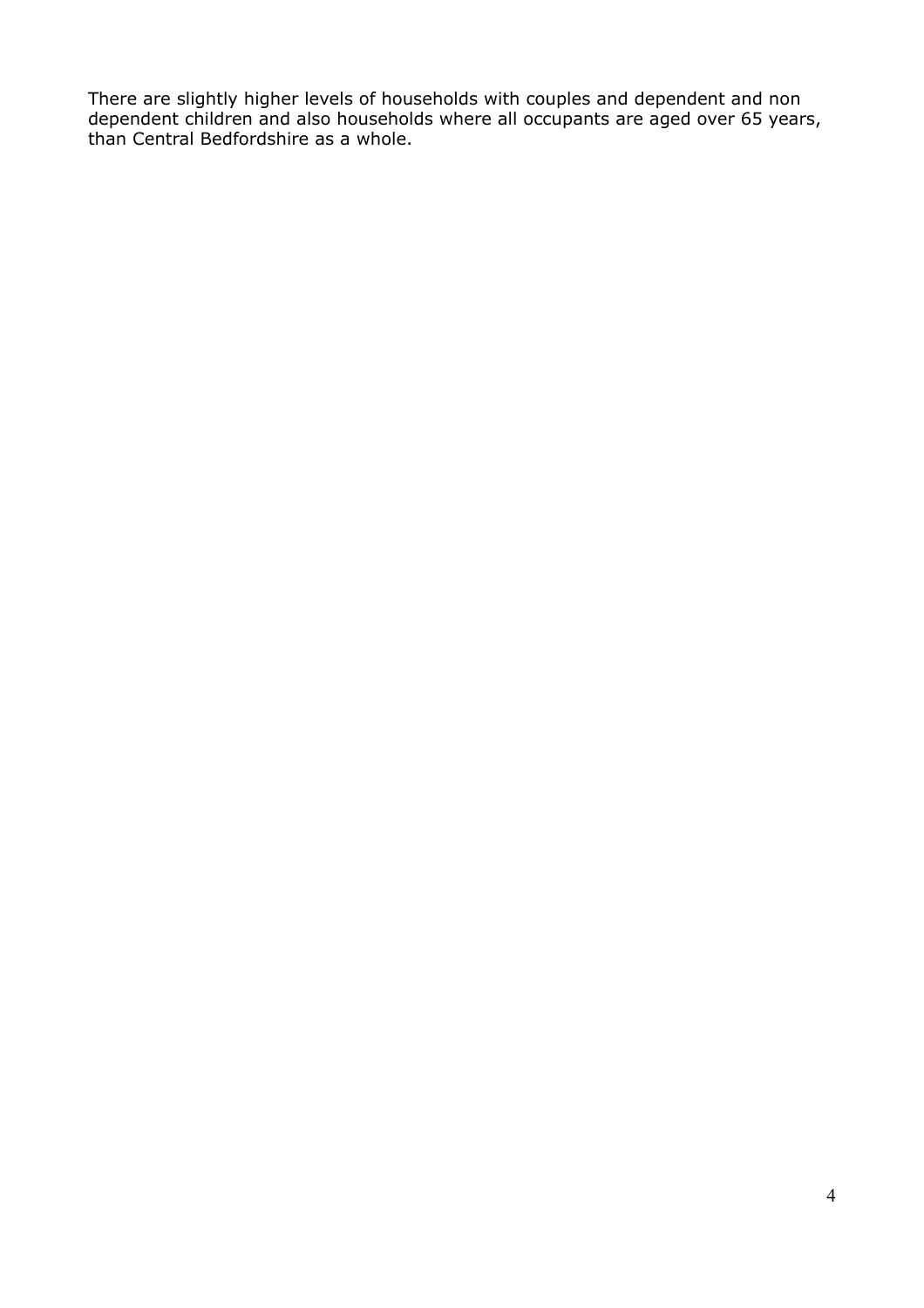# **2.3 Housing Tenure**

|                          | % Maulden | % Central Beds |
|--------------------------|-----------|----------------|
| Owned outright           | 37.0      | 31.6           |
| Owned with mortgage/loan | 39.7      | 40.9           |
| Shared ownership         | 0.5       | 0.8            |
| Social rented            | 13.2      | 13.4           |
| Private rented           | 7.9       | 12.1           |
| Living rent free         | 1.7       |                |

The majority of households are owner occupiers in Maulden, with higher levels of properties owned outright compared to Central Bedfordshire's averages and levels of homes owned with a mortgage or loan being very similar to that of Central Bedfordshire. There were very slightly lower levels of shared ownerships and social rented properties in the parish. Levels of private rented properties were lower than the Central Bedfordshire averages.

#### **2.4 Dwelling Types**

|                                   | % Maulden | % Central Beds |
|-----------------------------------|-----------|----------------|
| Detached house                    | 50.0      | 28.2           |
| Semi-detached house               | 24.7      | 33.8           |
| Terraced house                    | 18.1      | 25.3           |
| Flat                              | 3.2       | 11 7           |
| Caravan/other temp. accommodation | 4.0       |                |

There are significantly more detached properties, with correspondingly fewer semi detached, terraced houses and flats in Maulden compared to Central Bedfordshire averages. There are higher levels of caravan / other temporary accommodation.

#### **2.5 Housing in poor condition**

|                                      | % Maulden | % Central Beds |
|--------------------------------------|-----------|----------------|
| Households in overcrowded conditions | 2.3       |                |
| Households without central heating   | 1.5       |                |
| Households in fuel poverty (2011)    | 9.5       |                |

The highest levels of non-decent homes (that do not pass the Housing Health & Safety rating system) are found in smaller rural communities, particularly those more isolated areas. This is often due to the age of properties, with older housing (more common in rural areas) most likely to be in this condition.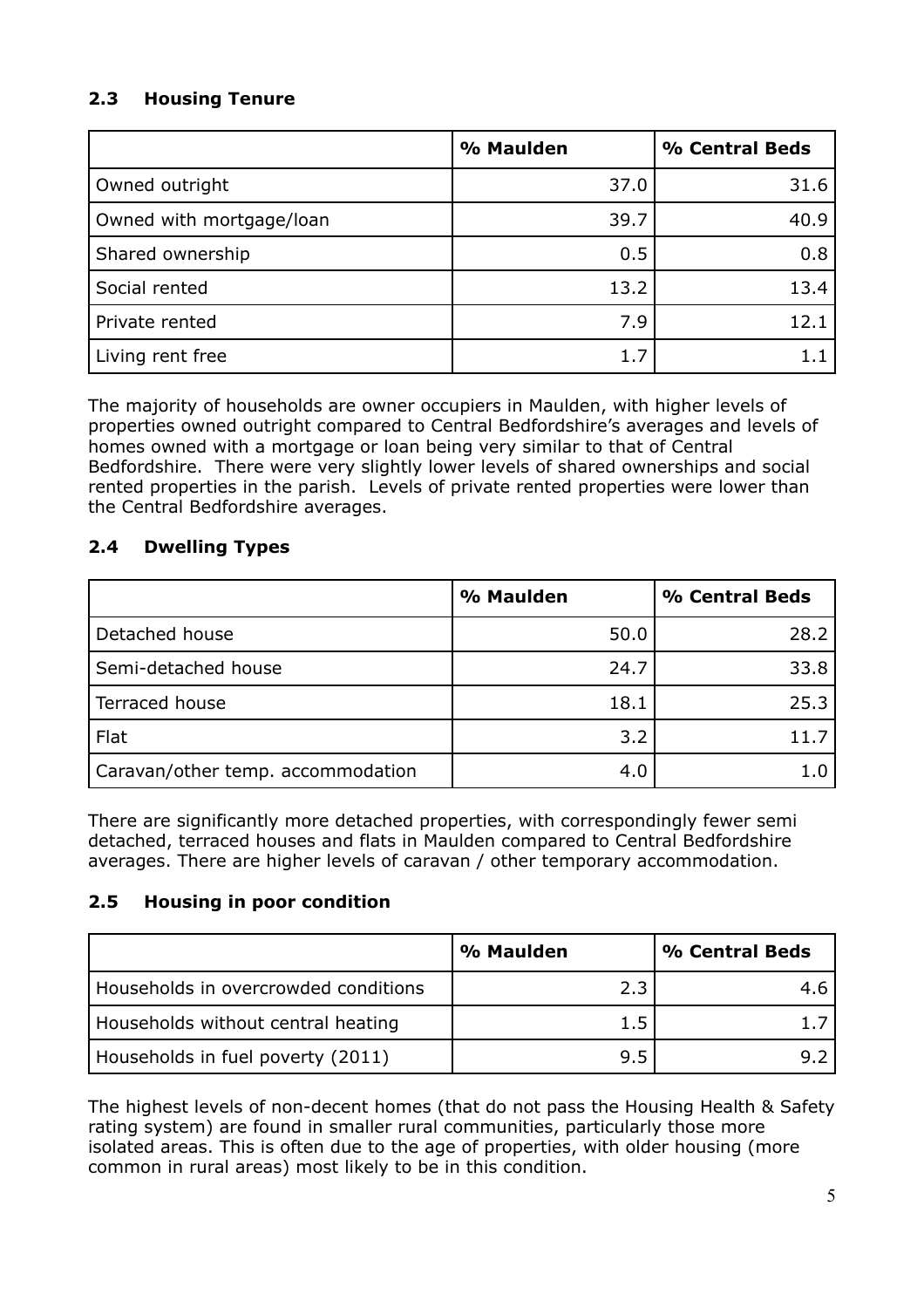Overcrowded housing can highlight areas with pressing needs for more affordable housing, and over-crowding counts as a housing need for households applying to join the Housing Register. In 2011 there were 30 households in Maulden classified as being overcrowded (figures are rounded), which works out as lower than the Central Bedfordshire average.

Where central heating is not present, fuel poverty is significantly more likely. 20 households had no central heating, working out at just under the average for the district. Fuel poverty levels are slightly higher than the Central Bedfordshire average.

#### **2.6 People on low incomes**

5.3% of all people in Maulden were classified as "experiencing income deprivation" in 2009, below the Central Bedfordshire average of 8.0%. In 2007/08, 13.2% of households were calculated as receiving below 60% of the median income, below the Central Bedfordshire average of 15.7%.

7.3% of working age people were claiming DWP benefits in August 2012, under the Central Bedfordshire average of 9.5%; and 16.4% of people over 65 were claiming pension credit, just below the Central Bedfordshire average of 17.7

#### **2.7 Households on Central Bedfordshire Council Housing Register**

There are currently 16 Maulden households on the Central Bedfordshire Council Housing Register. There is 1 household on the register which is assessed as being in the highest priority band, 4 households in the second priority band and 1 in the third priority banding. There are also 3 households in a specific banding for older people. The remaining 7 households were given bandings which mean that their needs are not sufficient to receive a priority rating but they can place themselves on the register. They would be unlikely to be allocated general needs affordable housing but would be eligible to apply for affordable housing within an exception site where local connection takes president over a priority rating.

Of those 16 applicants on the housing register, 8 would be eligible for a 1-bedroom property, 5 for a 2-bedroom property, 2 for a 3-bedroom property and 1 for a 4 bedroom property.

It should also be noted that the difficulty of securing affordable housing, particularly in villages, can act as a significant deterrent to people in housing need from placing themselves on the register; so this figure does not therefore necessarily represent the true number of residents in housing need.

Applicants to the register are no longer asked where they would prefer to live, so it is not possible to know whether the above household would wish to remain in Maulden.

#### **2.8 Health and disability**

Limiting illnesses and disabilities can affect the type of housing that people need in order to remain independent.

12.3% of those aged 65 and over in Maulden (around 70 people) were claiming Attendance Allowance (a non-means-tested benefit for severely disabled people aged 65 or over who need help with personal care) in August 2012, just slightly below the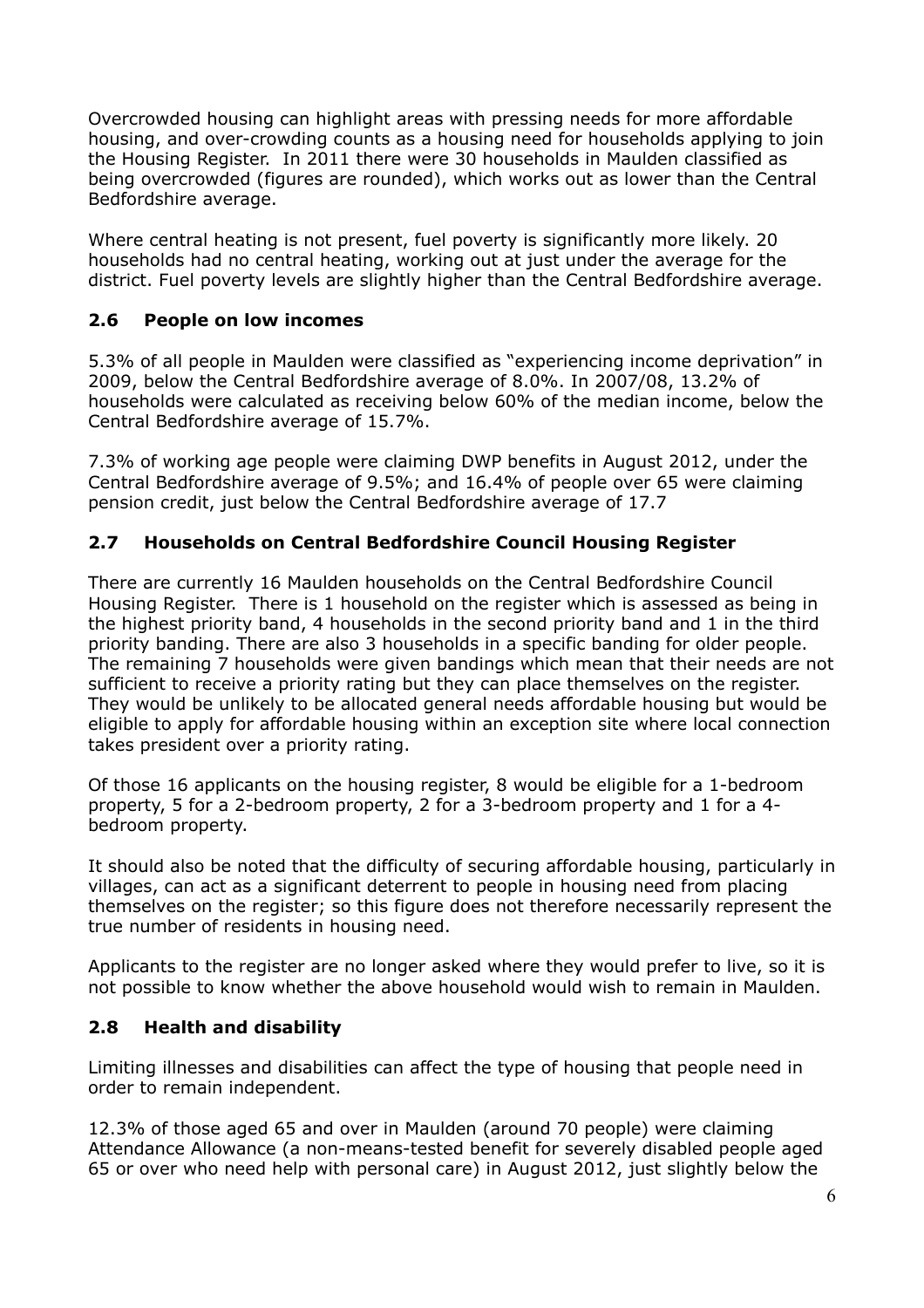Central Bedfordshire average of 13.9%. 3.5% of the population were claiming Disability Living Allowance, in line with the Central Bedfordshire average of 3.4%.

15.3% have a limiting long-term illness, slightly above the Central Bedfordshire average of 14.4%.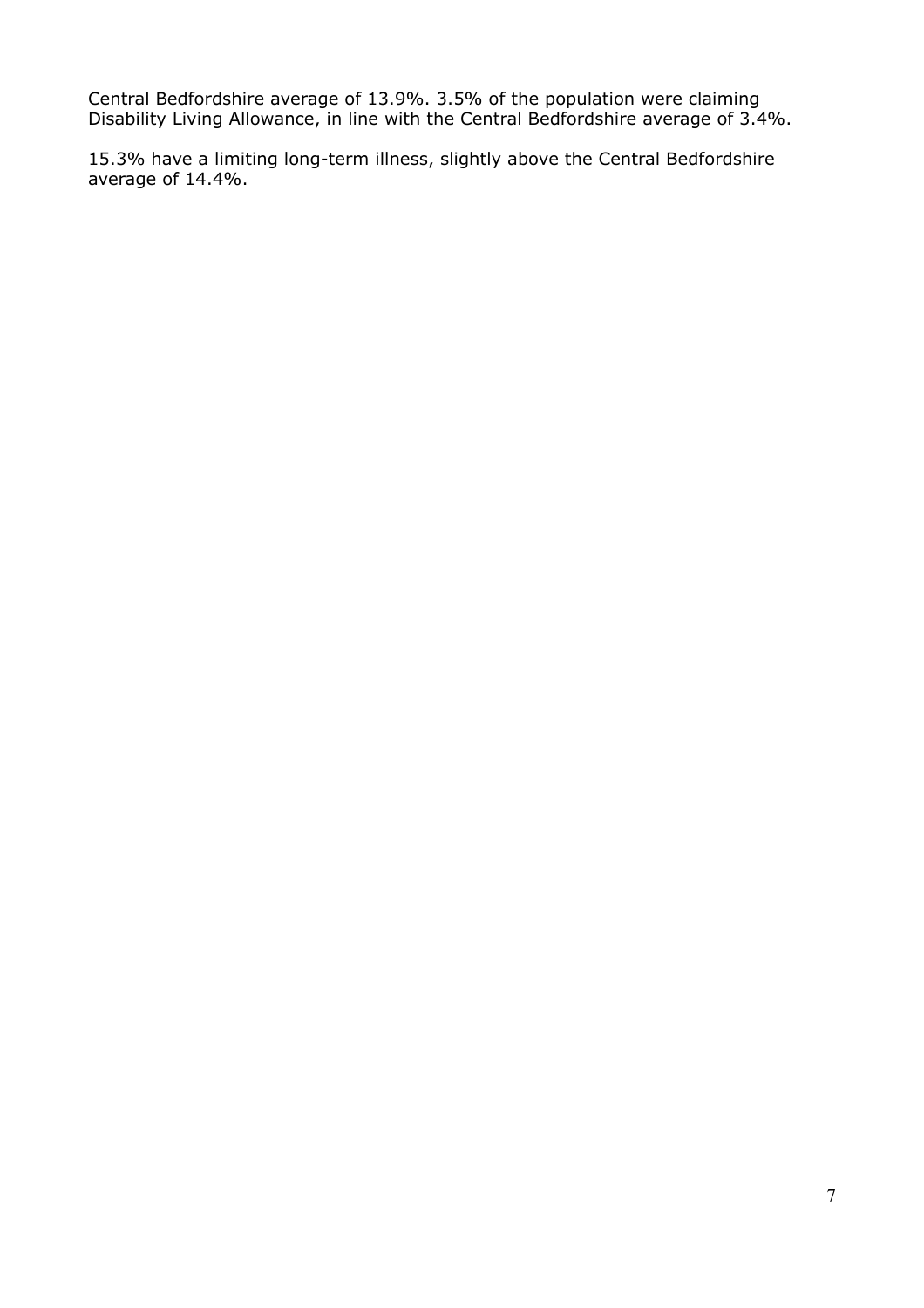# **3. Housing Availability and Affordability in Maulden**

# **3.1 Housing affordability ratio**

The 'affordability ratio' (median house prices as a ratio of median household earnings) for Maulden in 2008/09 (latest data available) was 12.2. In other words, houses on the market cost on average 1[2](#page-7-0).2 times annual incomes<sup>2</sup>.

## <span id="page-7-2"></span>**3.2 Dwellings in lower Council Tax Bands**

7.4% of dwellings in Maulden are in Council Tax Band A, and 17.3% in Band B, compared to 8.6% and 20.4% for Central Bedfordshire as a whole. The lower level of Band A and B properties indicates a relative shortage of affordable housing for purchase in Maulden.

# **3.3 Current property availability for sale in Maulden**

In October 2019, we found 24 residential properties for sale in Maulden parish, there was also 1 plot of land for sale with residential planning permission already granted:

| <b>No. of bedrooms</b> | <b>Number</b> | <b>Asking price (range)</b> |
|------------------------|---------------|-----------------------------|
| 6 bedrooms house       | 1             | £1,750,000                  |
| 5 bedrooms house       | 3             | £1,050,000 - £775,000       |
| 4 bedrooms house       | 5             | £600,000 - £339,995         |
| 3 bedrooms house       | 9             | £500,000 - £275,000         |
| 3 bedroom bungalow     | 1             | £400,000                    |
| 2 bedroom house        | 1             | £325,000                    |
| 2 bedroom bungalow     | 3             | £775,000 - £520,000         |
| 2 bedroom flat         | 1             | £215,000                    |
| Plot of land           |               | £325,000                    |

This represents just under 2% of total private housing stock in the parish. 3 of these properties were being marketed specifically as retirement properties for over 55yrs. No properties were marked as starter homes.

#### **3.4 Property sales over last 3 years**

<span id="page-7-3"></span>Property sales over the last [3](#page-7-1) years in Maulden parish can be broken down as follows<sup>3</sup>:

|                            | 2016 | 2017 | 2018 |
|----------------------------|------|------|------|
| $\vert$ £100,000 and under | -    |      |      |

<span id="page-7-0"></span>[2](#page-7-2) Data from community profile for Maulden (Parish), © ACRE, RCAN, OCSI 2013

<span id="page-7-1"></span>[3](#page-7-3) Data sourced from [www.rightmove.co.uk](http://www.rightmove.co.uk)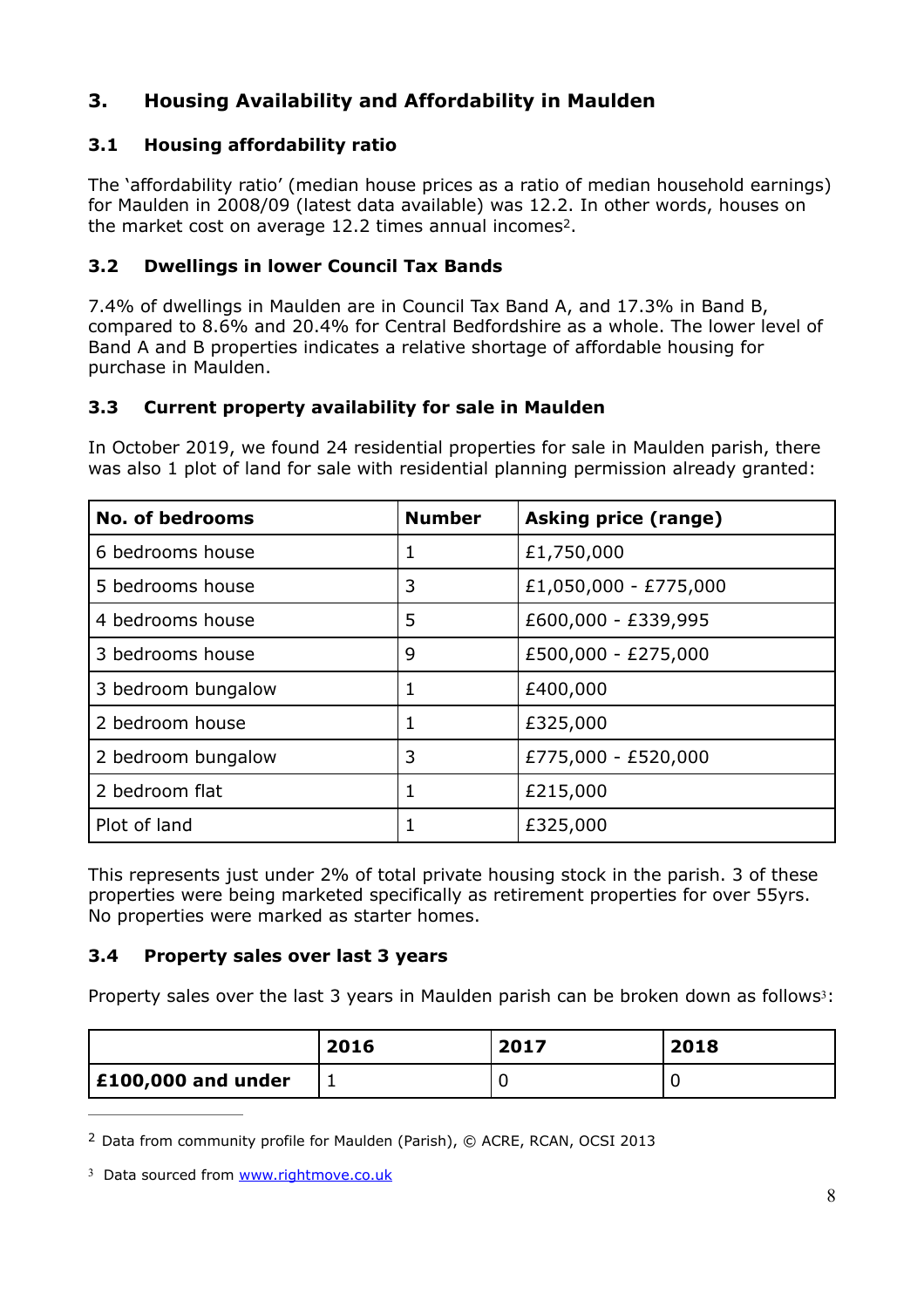| $£100,001 - 150,000$ | $\boldsymbol{0}$ |    | U  |
|----------------------|------------------|----|----|
| £150,001 - 200,000   | 2                |    | 5  |
| $£200,001 - 300,000$ | 9                | 6  | 11 |
| £300,001-400,000     | 8                |    | 11 |
| $£400,000 +$         | 14               | 27 | 35 |
| <b>Total</b>         | 34               | 40 | 62 |

Out of 136 properties, only 10 properties, sold for under £200,000 in the last 3 years.

The cheapest property to be sold in the last year, was a 2 bedroom flat for  $£188,000$ .

The average price of a house sold in Maulden in 2018 was £360,621.

#### **3.5 Current property availability for rent in Maulden**

In October 2019, there were 2 residential properties available for rent in the parish of Maulden. The 2 properties were both 2 bedroom terraced properties for £795pcm and £800pcm.

#### **3.6 Household income required by first time buyers or renters in Maulden**

<span id="page-8-3"></span>The Department of Communities and Local Government (DCLG) provides a guideline that "A household can be considered able to afford to buy a home if it costs 3.5 times the gross household income for a single earner household or 2.9 times the gross household income for dual-income households."4 This is reflected in the fact that the 'average income multiple' in lending to first-time buyers in October 2017 was 3.6[.5](#page-8-1)

<span id="page-8-4"></span>According to the DCLG guidance, in order to purchase the cheapest property currently available in Maulden (a 2 bedroom flat at £215,00) as a first time buyer, a single earner household would need an annual gross income of over £61,000 and dualincome household would need over £74,000. It should be noted that the median annual full-time wage in the UK stood at  $£28,200$  in April 201[6](#page-8-2)<sup>6</sup>.

<span id="page-8-5"></span>According to the same guidance, "A household can be considered able to afford market house renting in cases where the rent payable was up to 25% of their gross household income." (The 'Rent Payable' figure is defined as the entire rent due, even if it is partially or entirely met by housing benefit.) In order for a household to be able to rent the cheapest property located closest to the parish (a 2 bedroom terraced property at £795 pcm), a household's gross income would therefore need to be over £38,000.

#### **3.7 Minimum deposit required by first time buyers in Maulden**

<span id="page-8-0"></span><sup>&</sup>lt;sup>[4](#page-8-3)</sup> Strategic Housing Market Assessments: Practice Guidance Version 2 (DCLG 2007)

<span id="page-8-1"></span><sup>&</sup>lt;sup>[5](#page-8-4)</sup> Council of Mortgage Lenders

<span id="page-8-2"></span>[<sup>6</sup>](#page-8-5) HMRC, December 2013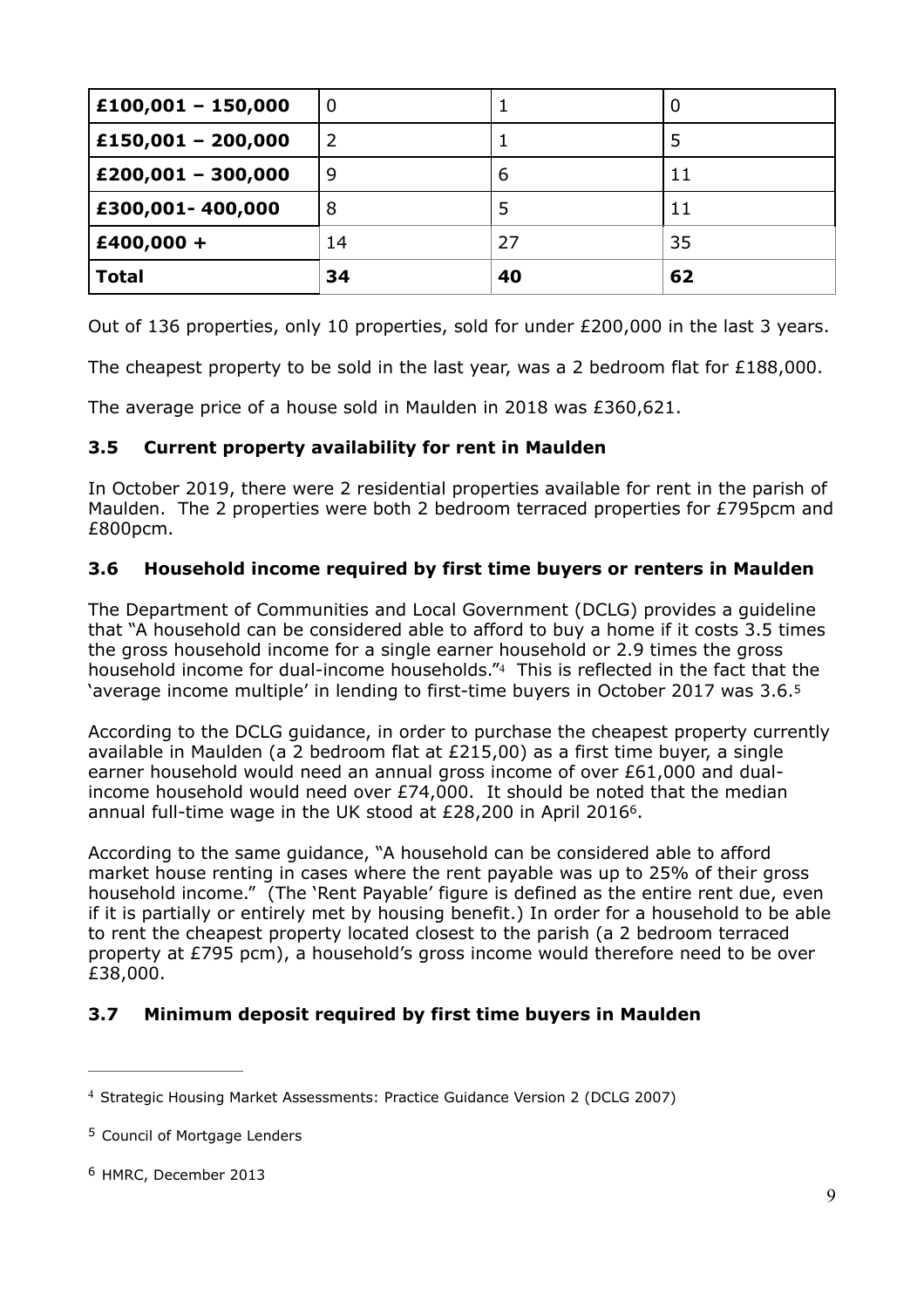<span id="page-9-1"></span>Another major barrier to entry to the property market for first-time buyers is the high deposit needed for a competitive mortgage rate. The average loan to value for first time buyers nationally in October 201[7](#page-9-0) was  $84.7\%$ <sup>7</sup>, meaning that the average deposit is 15.3%.

Smaller deposit mortgages all but disappeared following the onset of the financial crisis. However, Phase 2 of the government's Help to Buy scheme has more recently facilitated a market in mortgages for first-time buyers at up to 95% loan to value. These mortgages are generally offered at higher rates of interest than for buyers with larger deposits.

At 95% loan to value, a first-time buyer household in order to purchase the cheapest property on the market in the parish (2 bedroom flat) at £215,000, would require a deposit of around £10,750. At the current average of 84.7% loan to value, a deposit of over £32,895 would be required.

# **4. Survey process and response**

To study the need for affordable housing in Maulden, a survey form (Appendix A) was delivered to all households, together with a FREEPOST envelope to enable residents to return their completed survey to BRCC. The survey form also gave contact details to request additional forms in the event of there being more than one case of housing need in the household.

The survey form was in two parts. Section 1 was for completion by all respondents and aimed to gain their views on overall housing needs in Maulden (see chapter 5). Section 2 was for completion by or on behalf of any household member currently looking for different accommodation, or who would be looking within the next 10 years. The findings from this section are analysed in chapters 6 and 7.

We received 352 responses from around 1500 distributed, a return rate of just over 23%. This is a really good response rate for a housing needs survey (typical return rate is 20-25%).

# **5. Views on housing needs in Maulden**

75% of respondents would support a small development of affordable homes specifically for local people with a local connection to the parish (Q1).

14% of respondents stated that they have had family members move away from the parish due to not being able to find a suitable home locally (Q2).

# **6. Analysis of housing needs – affordable rent and shared ownership**

42 Respondents indicated that their current home is not suitable for their household now or within the next 10 years by completing the second section of the questionnaire.

Out of these, 27 respondents were existing owner occupiers who were only looking to

<span id="page-9-0"></span><sup>&</sup>lt;sup>[7](#page-9-1)</sup> Council of Mortgage Lenders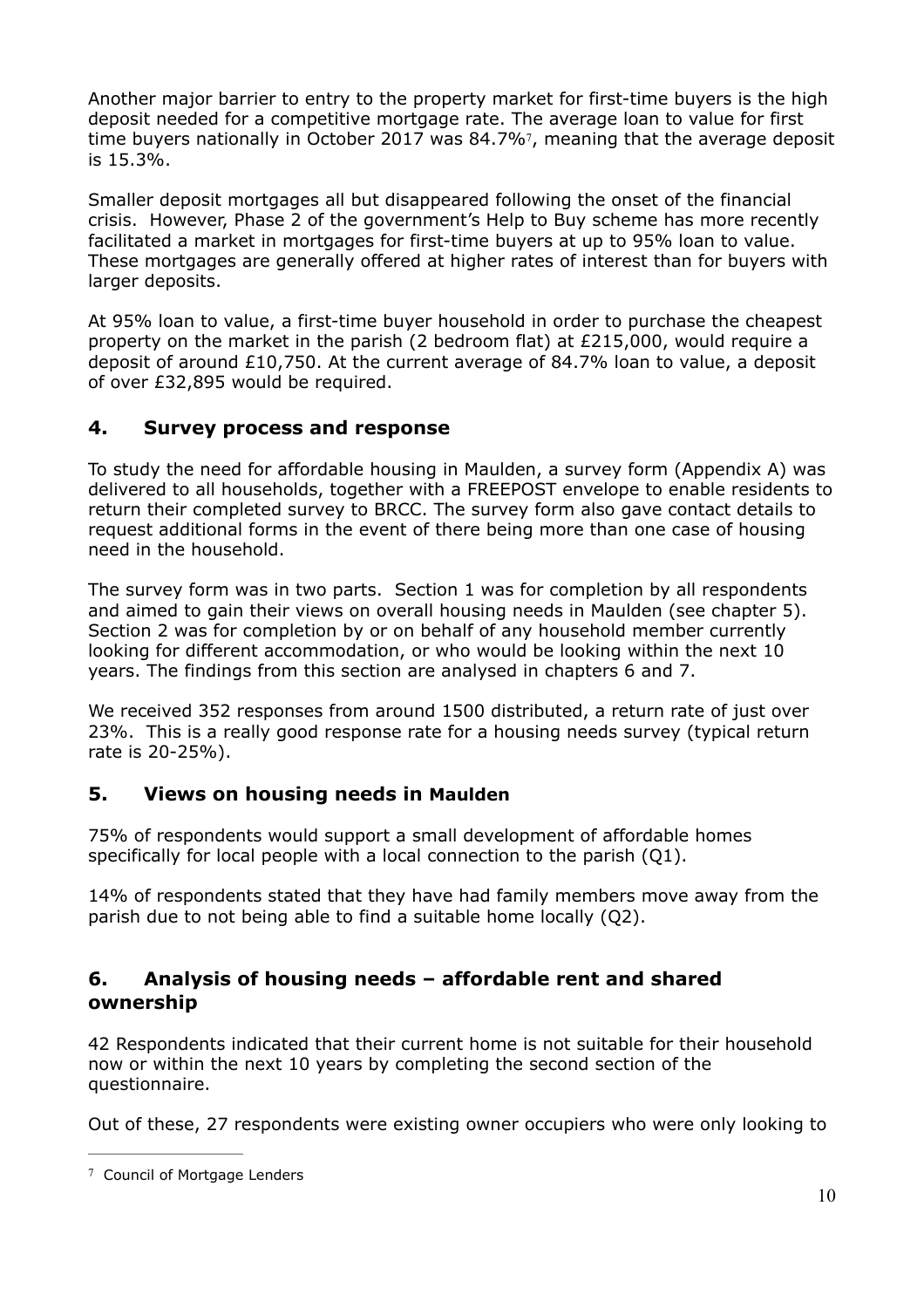buy on the open market or purchasers who had the means to buy on the open market. These respondents will be considered in Chapter 7.

The remaining 15 respondents were in need of affordable housing; they will be considered in this chapter.

# **6.1 Timescale of housing need**

The timescale in which the 15 respondents would be looking for different accommodation (Q5) was as follows:

| <b>Timescale</b> | <b>No. of households</b> |
|------------------|--------------------------|
| Within 0-3 years | 9                        |
| 3-5 years        |                          |
| $5 - 10$ years   |                          |
| No response      |                          |

#### **6.2 Household composition**

Respondents were asked (Q4) who lives in their current home:

| <b>Situation</b>                                                                            | <b>No. of households</b> |
|---------------------------------------------------------------------------------------------|--------------------------|
| Single person household (older person)                                                      | 5                        |
| Single person household                                                                     |                          |
| A single person or couple with dependent child (ren) or<br>other dependent(s)               | 8                        |
| An single person or couple with dependent child (ren) and<br>non-dependent / older children |                          |
| No Response                                                                                 |                          |

#### **6.3 Nature of local connection**

Local needs affordable housing would usually be made available in the first instance to people with a strong local connection. All 15 respondent identified a strong local connection (Q6) as follows (respondents could tick more than one):

| Nature of local connection  | $^{\text{!}}$ No. of households |
|-----------------------------|---------------------------------|
| Currently living in Maulden |                                 |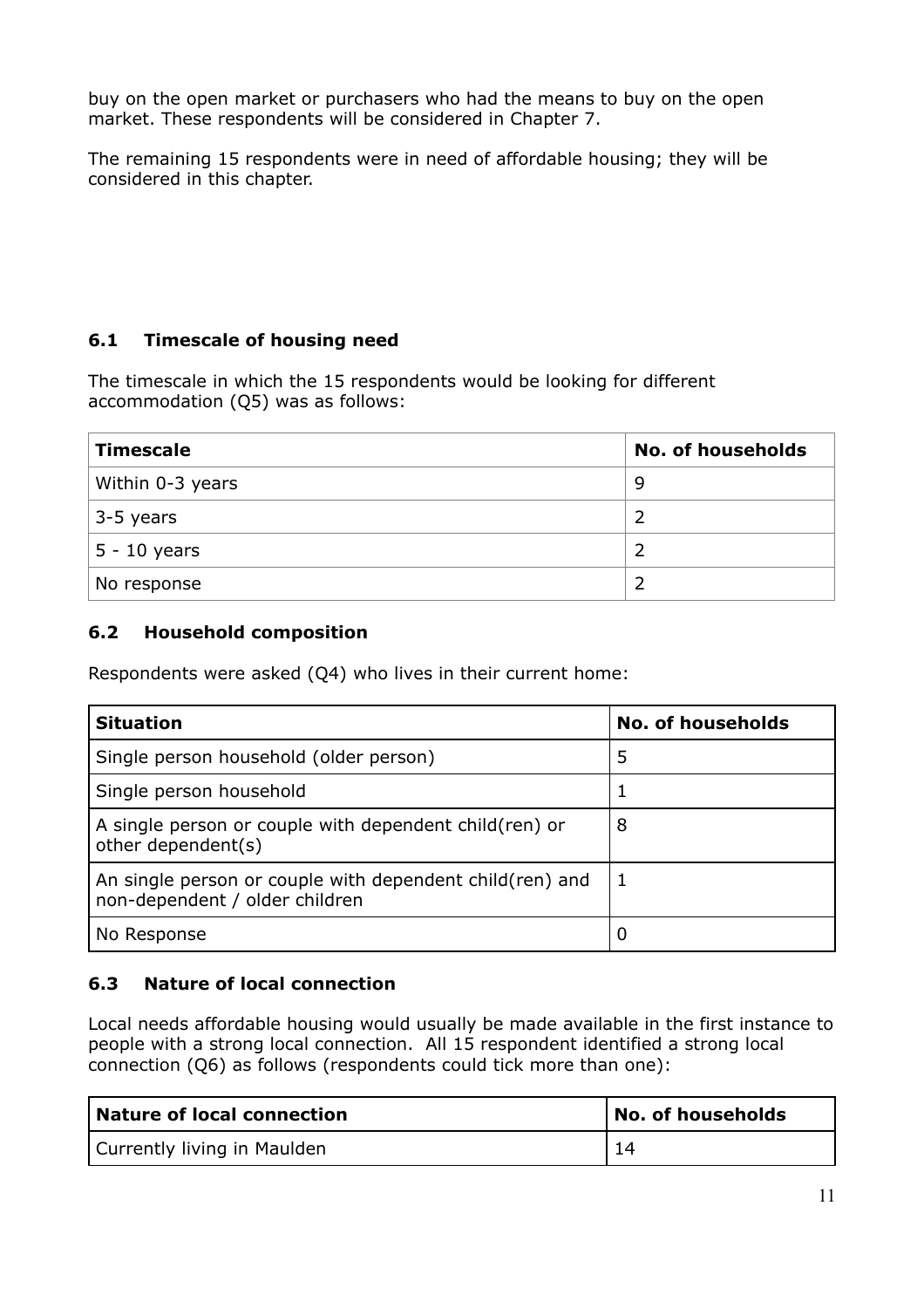| Previously lived in Maulden                                                        |  |
|------------------------------------------------------------------------------------|--|
| An immediate family member (parent, child, or brother/<br>sister) lives in Maulden |  |
| Have permanently employment in Maulden                                             |  |
| Other                                                                              |  |

#### **6.4 Current housing circumstances of households in need**

The current housing circumstances of the 15 respondents (Q7) broke down as follows:

| <b>Housing tenure</b>               | <b>No. of households</b> |
|-------------------------------------|--------------------------|
| Living with parent(s) in their home | 3                        |
| <b>Owner Occupier</b>               | 4                        |
| Shared Ownership property           |                          |
| Renting from private landlord       |                          |
| Renting from housing association    | 5                        |
| Other                               |                          |

4 owner occupiers have been considered in this section as 3 are completing the questionnaire on behalf of older dependents within the household who would like to move into a property of their own. 1 additional respondent stated a preference for an owner occupied property but the financial information given makes this an unlikely option.

# **6.5 Size, type and tenure of housing sought**

The housing type, size and tenure sought by the households in need (Q10a, 10b, 10c) broke down as follows (respondents could tick more than one):

| <b>Type of property</b>        | <b>No. of households</b> |
|--------------------------------|--------------------------|
| Flat / Apartment               | 7                        |
| House                          | 10                       |
| Bungalow / Retirement property | 6                        |
| <b>Size of property</b>        |                          |
| One bedroom                    | 7                        |
| Two bedrooms                   | 9                        |
| Three bedrooms                 | 4                        |
| More than three bedrooms       | 1                        |
| <b>Tenure of property</b>      |                          |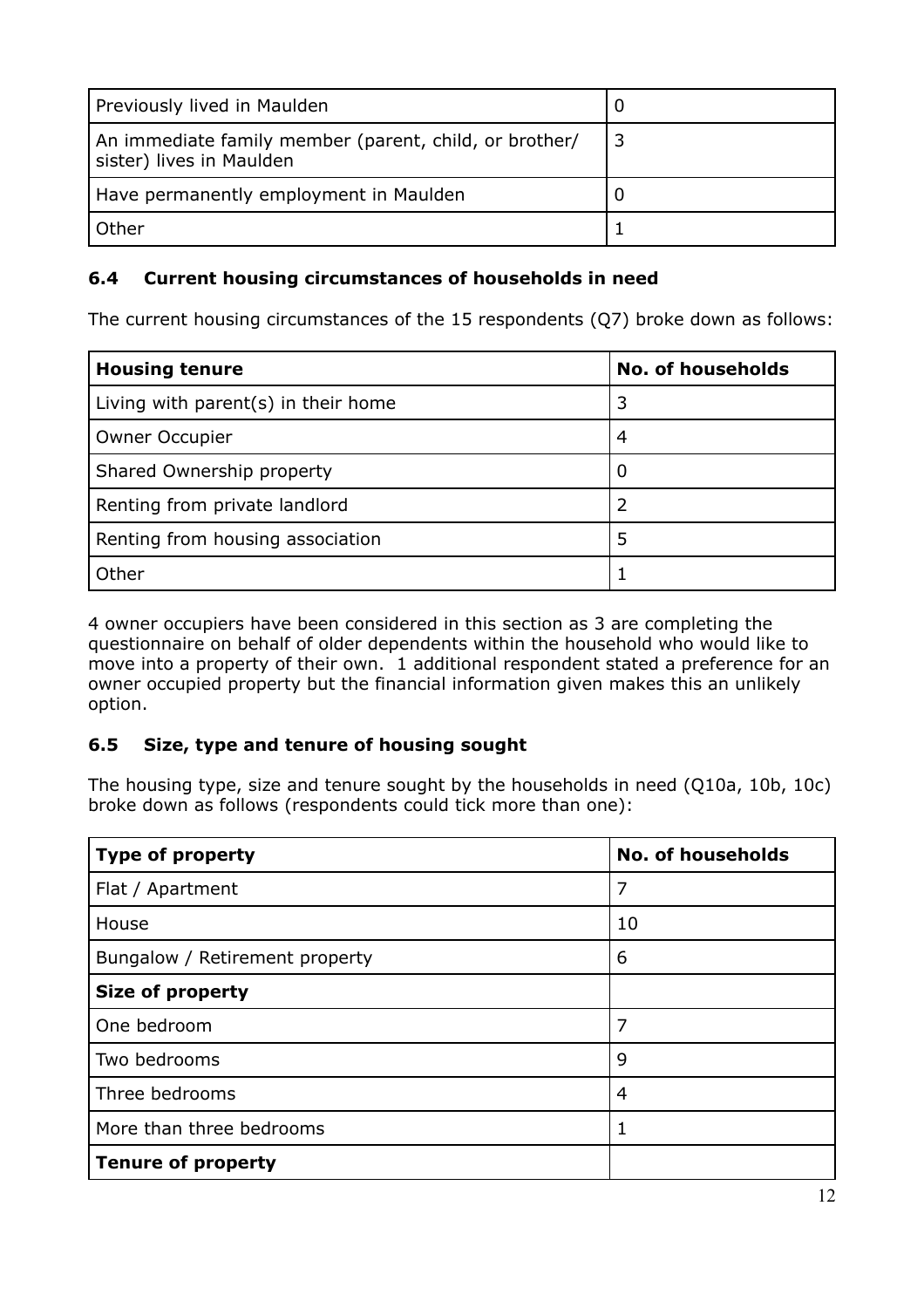| Private rental                                                             |   |
|----------------------------------------------------------------------------|---|
| Affordable rental (through a housing association)                          | ч |
| Buy on the open market                                                     | 6 |
| Shared ownership (part own & part rent - through a<br>housing association) |   |
| Starter home (home to buy at 20% below market price<br>up to £250,000)     | 5 |

The demand was primarily for 1 or 2 bedroom properties, with a smaller demand for larger properties. The demand was split between houses, retirement properties and flats / apartments.

#### **6.6 New Household Composition**

When asked who would live in the new home they were seeking; of the 15 respondents, 9 households seeking a new property would contain all of the same individuals living within their existing household. The remaining 6 respondents were made up predominantly from a young person wanting to move out of the family home and set up on their own but also from people currently in rented accommodation and wanting to get on the property ladder and also from respondents whose family situation had changed and they were selling the family home.

#### **6.7 Gross income of households in need**

We saw in Chapter 3 that, in order to purchase the cheapest property available in Maulden (a 2-bedroom flat at £215,000) as a first time buyer, a single earner household would need an annual gross income of over £61,000, and a dual-income household would need over £74,000. To rent a 2-bedroom property in Maulden, currently available a household would require an annual gross income of over £38,000.

The current gross annual income of anyone responsible for paying the rent/mortgage for the 15 households under analysis breaks down as follows:

| <b>Current gross income</b> | <b>No. of households</b> |
|-----------------------------|--------------------------|
| Less than $£20,000 / yr$    | 6                        |
| £20,001 to £30,000 / yr     | 5                        |
| £30,001 to £40,000 / yr     | 3                        |
| £40,001 to £50,000 / yr     |                          |
| More than $£50,000 / yr$    | 0                        |
| No response                 | 0                        |

Based on the data provided, none of these households could potentially afford to purchase cheapest property available on the open market in Maulden. 4 households could potentially be able to afford to rent the 2-bedroom property that was available if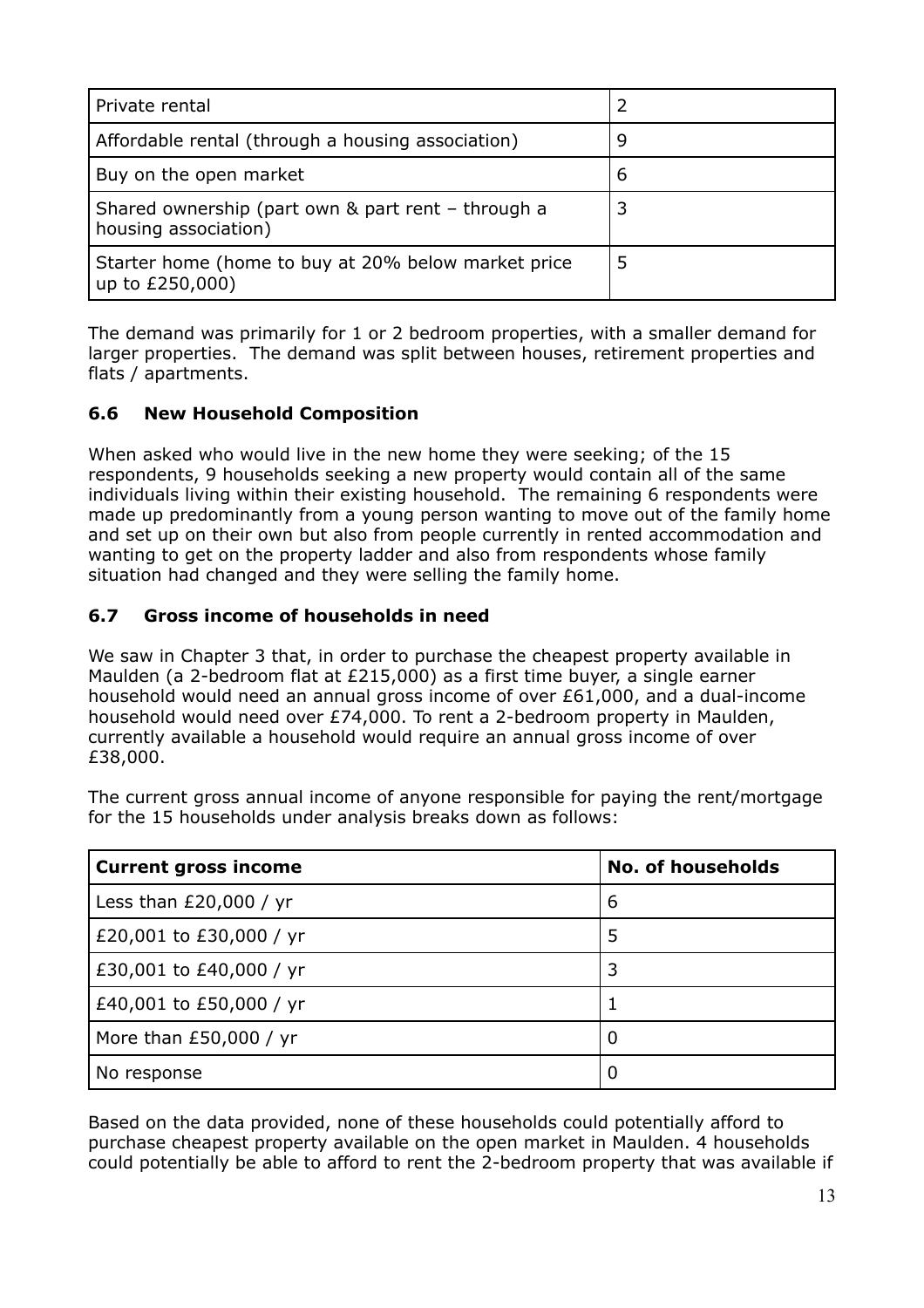it met their households needs.

## **6.8 Savings or equity of households in need**

As we saw in Chapter 3, the average deposit required for a first-time buyer to purchase the cheapest property currently available in Maulden is over £32,000. The minimum (under a 95% Loan to Value deal) would be around £10,750.

The savings or other equity that these 15 households could use to contribute towards a mortgage breaks down as follows:

| Savings/equity      | <b>No. of households</b> |
|---------------------|--------------------------|
| None                | 5                        |
| Less than $£10,000$ | 6                        |
| $£11,000 - £25,000$ | 2                        |
| $£26,000 - £50,000$ |                          |
| More than £50,000   | 0                        |
| No Response         |                          |

Only 1 of the respondents would potentially have enough savings or equity currently to buy a property on the open market as a first time buyer, 2 further respondents may be able to at high Loan to Value.

# **7. Analysis of need – market housing**

#### **7.1 Timescale of housing need**

Chapter 7 will consider the 27 owner occupier households (mentioned in chapter 6) looking to purchase housing on the open market in Maulden over the next 10 years.

The timescale in which these 27 respondents indicated that they would be looking for different accommodation (Q5) was as follows:

| .<br>----<br>$\ldots$ due to $\blacksquare$<br>" | M<br><b>The Company</b> |  |
|--------------------------------------------------|-------------------------|--|
|--------------------------------------------------|-------------------------|--|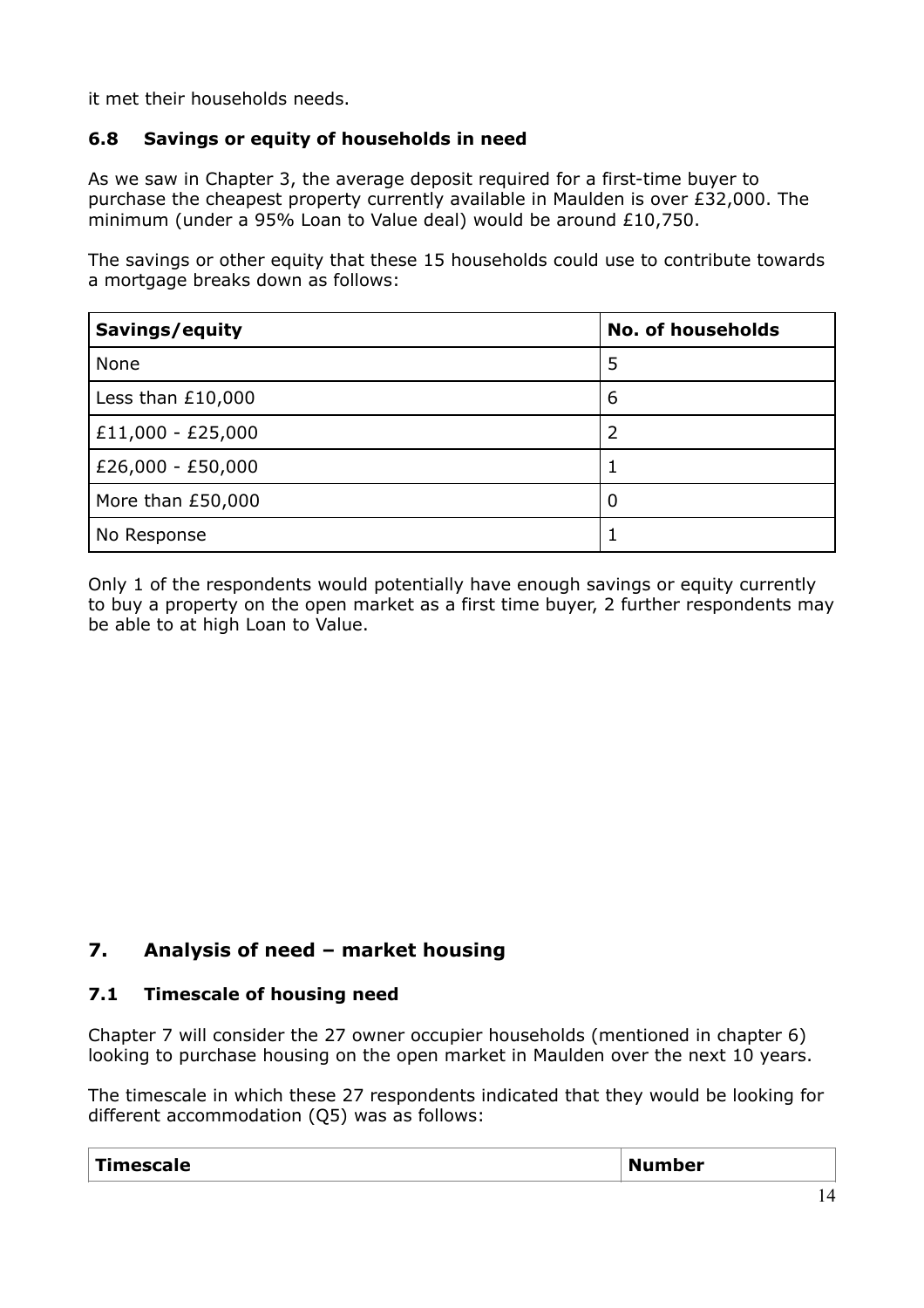| Within 0-3 years | 14 |
|------------------|----|
| $3-5$ years      | 5  |
| $ 5 - 10$ years  | в  |
| No Response      | 5  |

# **7.2 Household composition**

Respondents were asked (Q4) who lives in their current home:

| <b>Situation</b>                                                                            | <b>No. of households</b> |
|---------------------------------------------------------------------------------------------|--------------------------|
| Single person household (older person)                                                      | 11                       |
| Single person                                                                               | 3                        |
| A single person or couple with dependent child (ren) or<br>other dependent(s                | 6                        |
| An single person or couple with dependent child (ren) and<br>non-dependent / older children | 2                        |
| No response                                                                                 | 5                        |

#### **7.3 Sizes and types of house required**

The preferred future housing type of the 27 respondents (Q10a) breaks down as follows (respondents could tick more than one):

| <b>Housing type</b>            | <b>Number</b> |
|--------------------------------|---------------|
| Flat / Apartment               |               |
| House                          | 14            |
| Bungalow / Retirement property | 14            |

Based on these figures, there appears to be a demand mainly for houses and also for bungalows / retirement housing.

The preferred future house size of the 27 respondents in terms of number of bedrooms (Q10b) breaks down as follows (respondents could tick more than one):

| <b>Number of bedrooms</b> | <b>Number</b> |
|---------------------------|---------------|
| 1 bedroom                 |               |
| 2 bedrooms                | 13            |
| 3 bedrooms                | 14            |
| More than 3 bedrooms      | b             |

# **8. Conclusions and recommendations**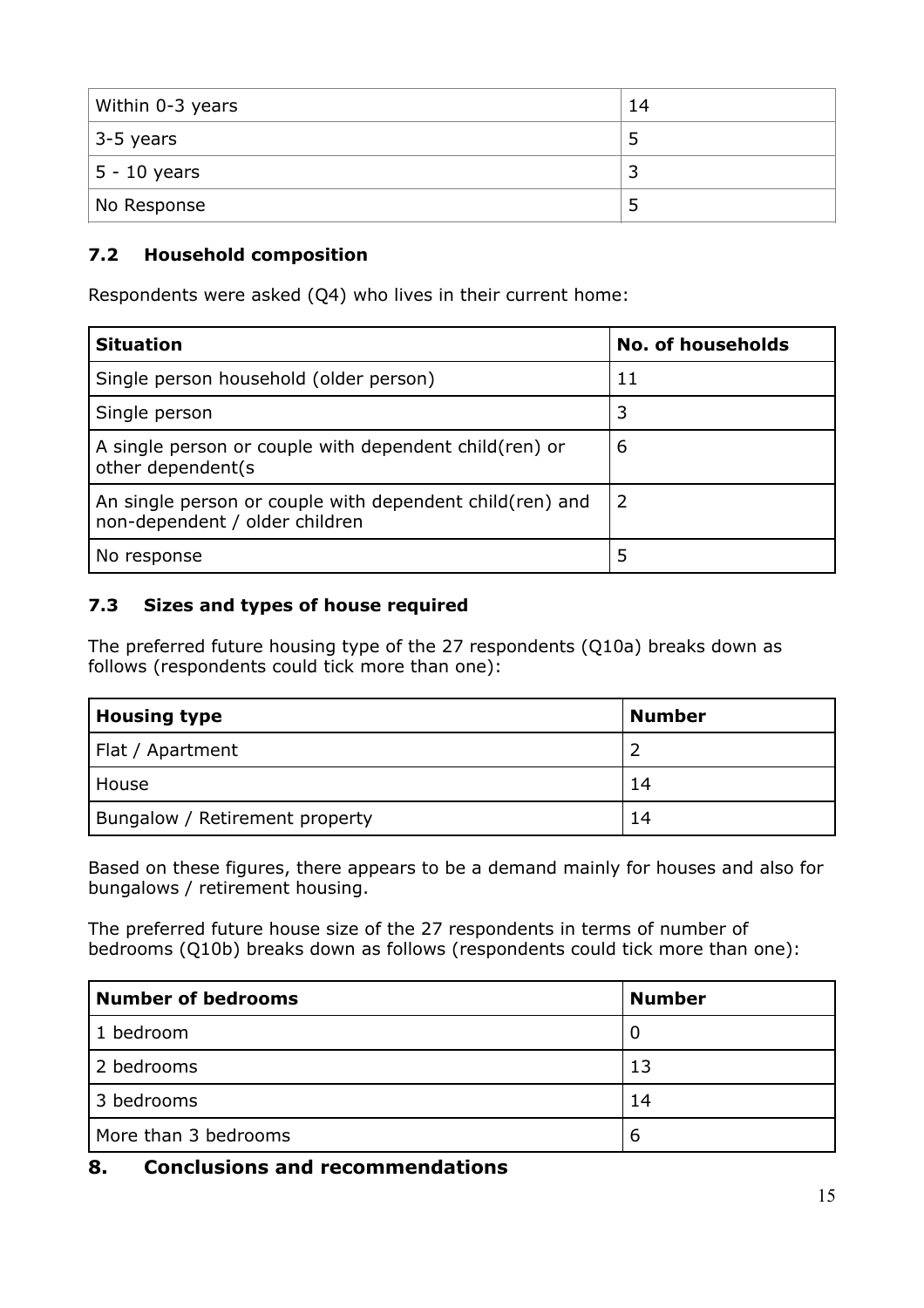## **8.1 Affordable housing**

Analysis of the data considered in Chapter 6 has identified a small need for affordable housing within Maulden from household's resident in (or with strong links to) the parish, that is unlikely to be met by normal market provision. This need is split between young adults/couples who want to move out of the family home and/or get on the housing ladder and families wanting to move away from rented accommodation and get on the housing ladder.

A small amount of affordable rented, shared ownership and starter homes for local people in Maulden could be provided by including a rural exception site policy within the Neighbourhood Plan, which would provide affordable housing for which households with a local connection would take priority.

Based on data supplied by respondents, up to 15 households with a local connection would be suitable for housing within a rural exception site development, whether for rent or shared ownership. However, it must be recognised that this is a snapshot of current, self-assessed need: some respondents may withdraw, move, or be housed by other means during the planning and development of any future scheme. Based in this identified need a recommendation of **8 units** of affordable housing would be made.

Our assessment from the data is that the 8 units could be broken down as follows:

- 2 x 2 bed house / flat (1 Shared Ownership / 1 Starter Homes Initiative)
- 2 x 2 bed house (Shared Ownership)
- 1 x 1 bed bungalow (Affordable Rent)
- 2 x 2 bed bungalow (Affordable Rent)
- 1 x 4 bed house (Affordable Rent)

In making this assessment we consider a number of factors including household size and circumstances; the type and tenure being sought by respondents; and their financial means.

#### **8.2 Market housing**

Analysis of the responses considered in Chapter 7, and other evidence considered in chapters 2 and 3, suggests that there is a need for **2 and 3 bed houses and bungalows or retirement properties** (e.g. houses built to Lifetime Homes criteria) if Maulden is to meet the identified current and future needs of existing owner occupier residents wishing to stay in the parish.

The evidence for this is as follows:

- The relative shortage of cheaper properties in Maulden, there is currently only 1 2-bedroom house for sale on the open market.
- The 27 owner occupier respondents who would be looking for a more suitable property at some point over the next 10 years, with 19 of these looking for a property within the next 5 years

If suitable smaller properties were more widely available, this would be likely to address under-occupation and free up larger houses for growing families to purchase